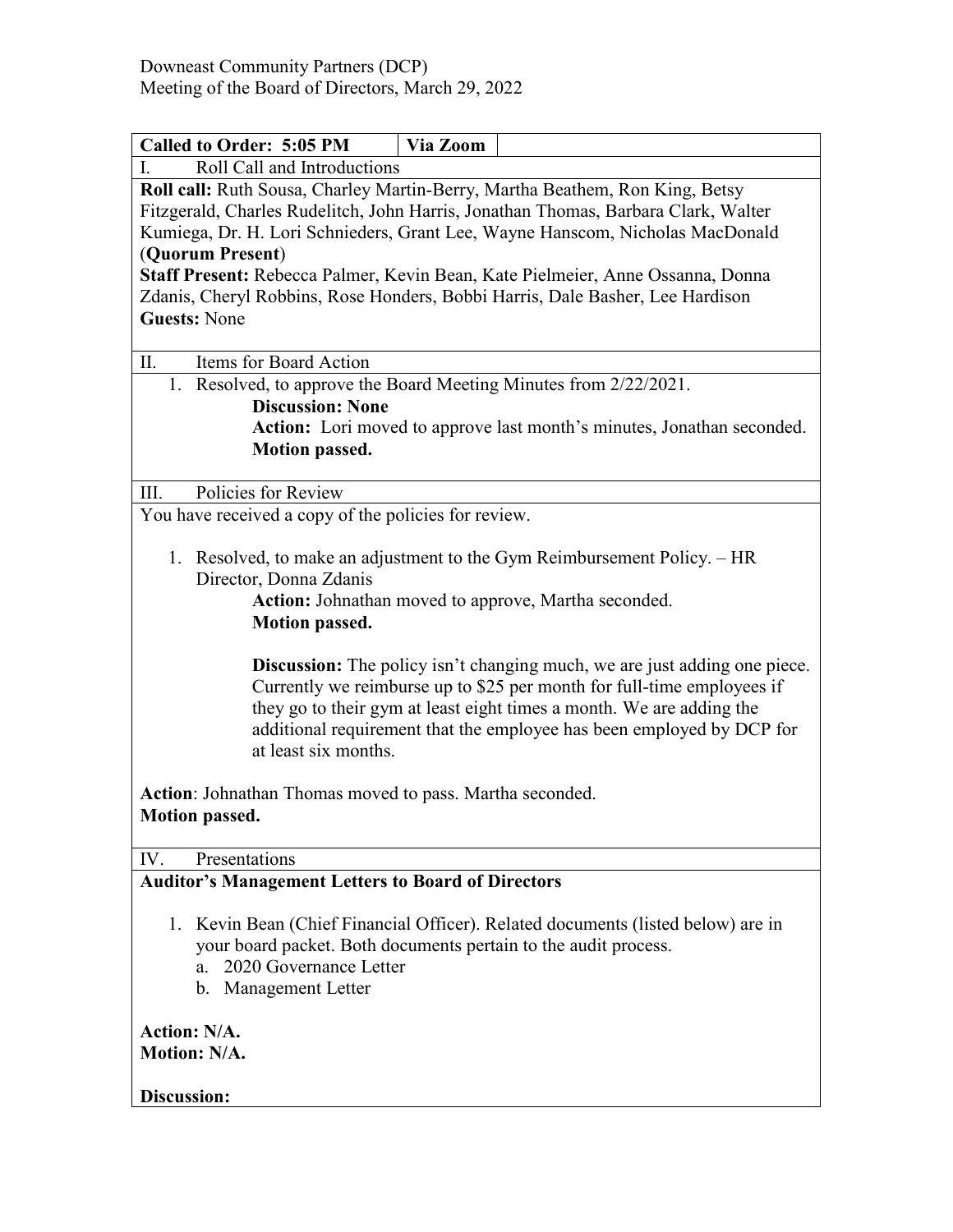Both of these letters are regarding the audit process. Estimates are usually used in the audit process and that's fairly common. However, there was one corrected misstatement from this fiscal year in the Income Statement section. Kevin and the auditor had a difference of one piece of the statement but it was cleared up. The letter also states this. We also already disclose certain information in our notes, but we have opted to also include this same information on the balance sheet to cover our bases.

The Management Letter is for internal use only whereas the Governance Letter can be used externally. The Management Letter, meant to strengthen internal control, includes recommendations from the auditor regarding things we could change or improve about our process. Only one of these recommendations is a required change, the rest are suggestions. However, we may make one of the smaller changes suggested. The auditor also wanted to see a line where an employee would sign off on any status change (regarding pay rates). This change is not necessary but we already obtain this information in the pay rate change process, so it's an easy extra step to implement. Kevin is required to disclose both letters to the board, but there is nothing to vote on.

One issue is regarding the journal entries and independent review. In the past, we had staff (Stacy Brown) who was able to review the journal entries as a second set of eyes. We do not have the staffing for this anymore. We are looking to add one staff member to the Finance Office so alleviate this issue. One current Finance employee has been taking on additional tasks to free up some of Kevin's time. Currently, only Kevin can do or review journal entries. In the future, someone else will be making the entries with Kevin reviewing them as Stacy used to. Grant had a question about the journal entry process; this is the proposed change but it is still in process. We still need to discuss this with Rebecca Palmer. Johnathan Thomas congratulated us on the audit process and recognized that it is indeed a strenuous process, but we handled it well.

Martha asked if we used the same auditor this time as the previous fiscal year. Kevin said yes this is the same auditor, they just have a different name now. The auditor sold the original practice and it's under a new name.

No further questions.

## **Development Committee Report**

1. Rebecca Palmer (Executive Director) with Donna Zdanis and Barbara Clark. This is for the replacement of Sarah Nugent's position which we are urgently trying to fill.

**Action: N/A. Motion: N/A.**

**Discussion:**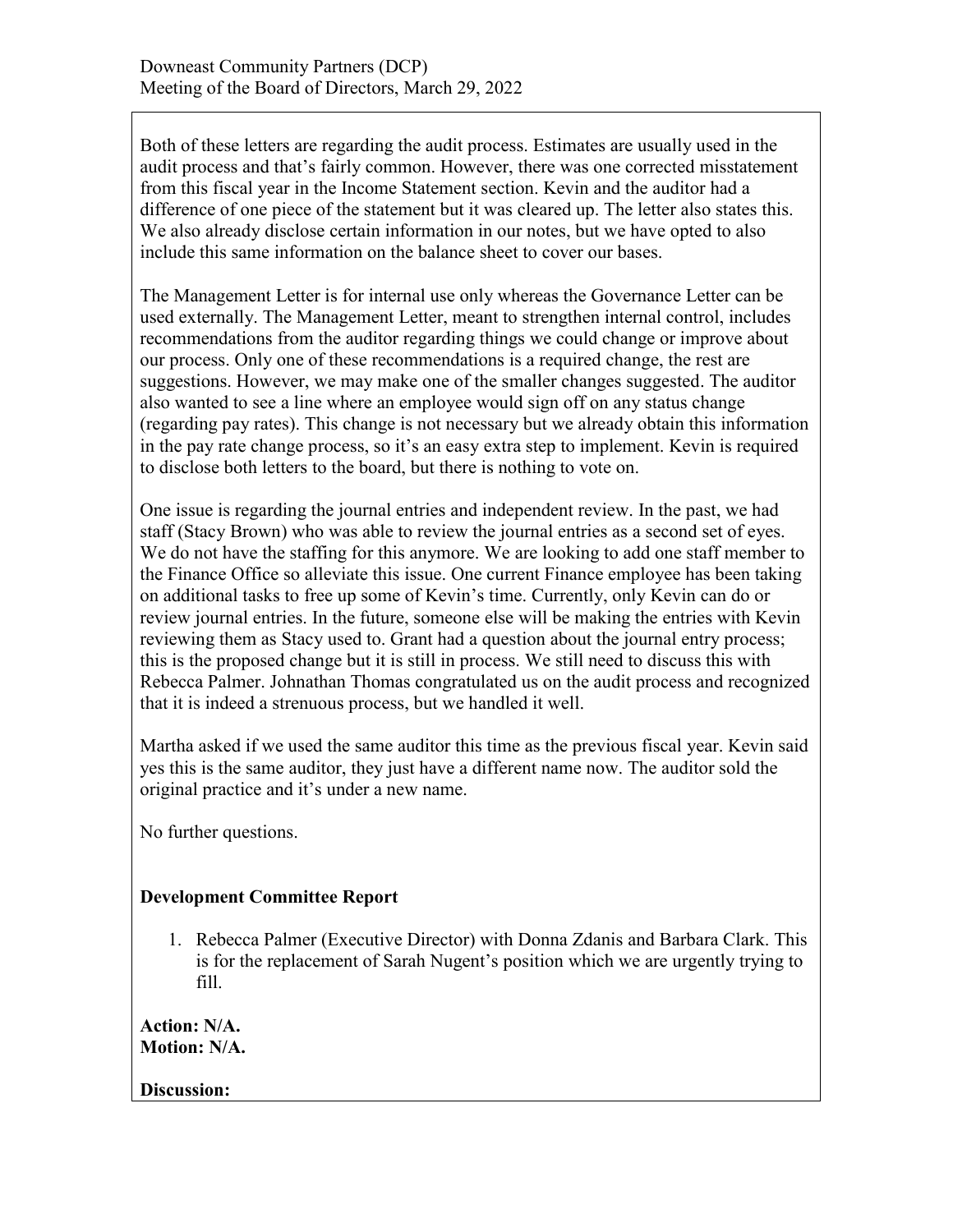The job posting has been up for a while and we have interviewed one candidate. However, she declined the background check so we were unable to proceed. There are a three other potential candidates as well and those interviews have been scheduled. In the meantime, Rachel Decker is holding up alone in Development! With Rebecca's permission, Rachel is pausing the weekly DCP Newsletter to save time. Rachel has also been working 1:1 with Content Area Leaders and Program Directors. We did miss out on sending the SEED letters but we salvaged some of the work. Thank you to Charles for representing us at some of the town meetings. Some of the towns that did not receive a SEED letter still donated some funds too.

Charles wondered about the effectiveness of DCP staff making these smaller asks of only \$500 or \$1,000 of the towns. Is it worth the management staff time to spend efforts for a small amount of money here and there or are there other grants that would bring in a larger amount of money for the same or less effort? Charles also said it felt a bit out of place representing DCP while some of these smaller towns barely give to their local Little League and Library. Food for thought. Another point was that DCP is a LARGER nonprofit. Are we bogarting funds from smaller groups in these towns? Rebecca agreed that there is room for improvement in the process.

Rebecca said it's at least worth being active in the community. The SEED process and our representation at town meetings reminds people that we are still here. This is more helpful in a marketing perspective than just the financial piece. We do usually net between \$80-120K from this process each year. Sarah used to calculate the amount to ask for from each town based on our data; she was always extremely conservative in her asks. We usually only ask for 5% of the actual total value of the services we provided in that town.

Bobbi said that Franklin does not normally support DCP but this year they did give the entire \$500 that we asked for. Some folks from Franklin came up to Bobbi after the meeting and thanked her. That was a big deal; people seemed more appreciative this year.

Rebecca agreed that this was a big step. We need to do even more work in marketing and outreach still! We are also open to suggestions to improve the SEED process or tailor the approach to each town more. We do not want to underrepresent our work (which perhaps we already do with our conservative asks) but we also do not want to ever overstep. Most important is getting Sarah's old position filled so that we can fully focus on an outreach and funding strategy.

No other questions.

V. Property Development Ad-Hoc Standing Committee – Charles Rudelitch

**Action: N/A. Motion: N/A.**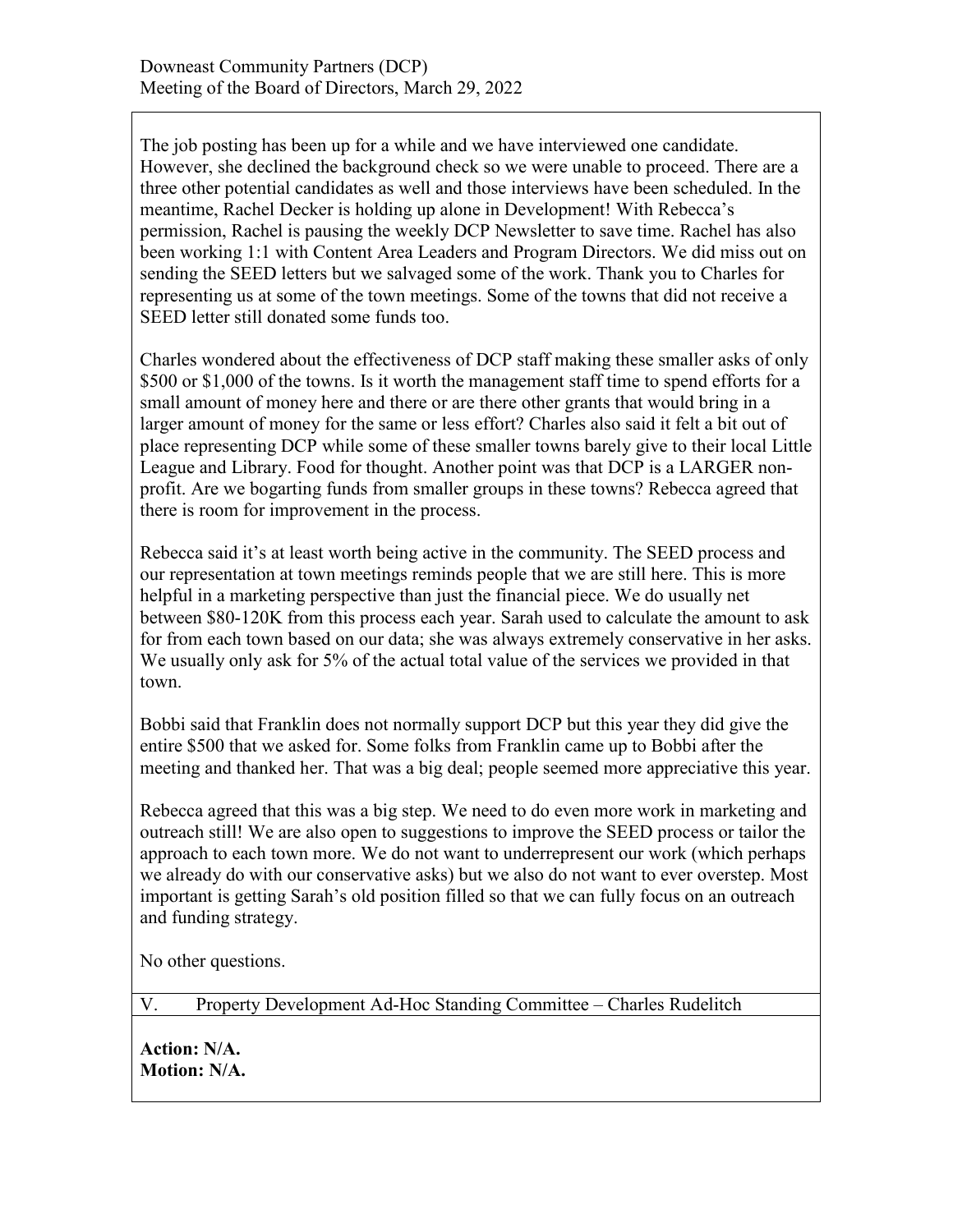## **Discussion:**

There are a lot of loose ends in terms of the list of properties DCP owns. Some of these properties are costing us more to keep than they are bringing in. Can we sell some property or free up some of these resources that are just sitting there? Is there a way to use these resources (in the form of property/buildings) that can more directly help the DCP staff? Or can we try to use these properties to create affordable housing?

There are some rural areas who do not have existing housing authorities, so we may be able to fill a service gap there with properties. This is just something to think about for now. Creating affordable housing units seems like a good idea and a great way to help directly all while taking better advantage of DCP's properties and resources.

Rebecca noted that it's a bit of an elephant and we first need to build staff capacity before we take on a task like this. Let's look for funding to hire someone with expertise around this so we can make a timeline and plan ahead. Are we leading, partnering, or developing? All three? The end goal is to create affordable housing, but how do we get there? Do we want these to be rental properties or first-time homeowner opportunities for families to purchase? Maybe Maine State Housing can help as they do have a commitment to affordable housing. Let's at least turn over this stone and see.

#### VI. Executive Director's Report – Rebecca Palmer

**Action: N/A. Motion: N/A.**

## **Discussion:**

There is some stuff happening with MeCAP and there is some funding we could try going for. This would bring more resources to all the agencies in Maine. We obtained a grant writer for this. We are also still discussing LiHEAP and ERA (areas for improvement, thinking ahead for folks entering their  $18<sup>th</sup>$  month expiry for ERA). A report is coming out in about a month.

MeCAP and Maine Housing may need to start thinking about going to other groups in addition to/outside of just the Community Action Agencies to fulfill all the intended work around HEAP and ERA. We have been trying to hire more staff so that we can deliver more funds and services faster…but hiring is difficult right now.

There is a lot of research going on in Maine now about how to more efficiently deliver services and to do more with less. We are also still petitioning for LiHEAP to be a yearround program to facilitate the delivery of more funds faster. We did a presentation on why it should be a year-round program and how those additional months would improve the program overall.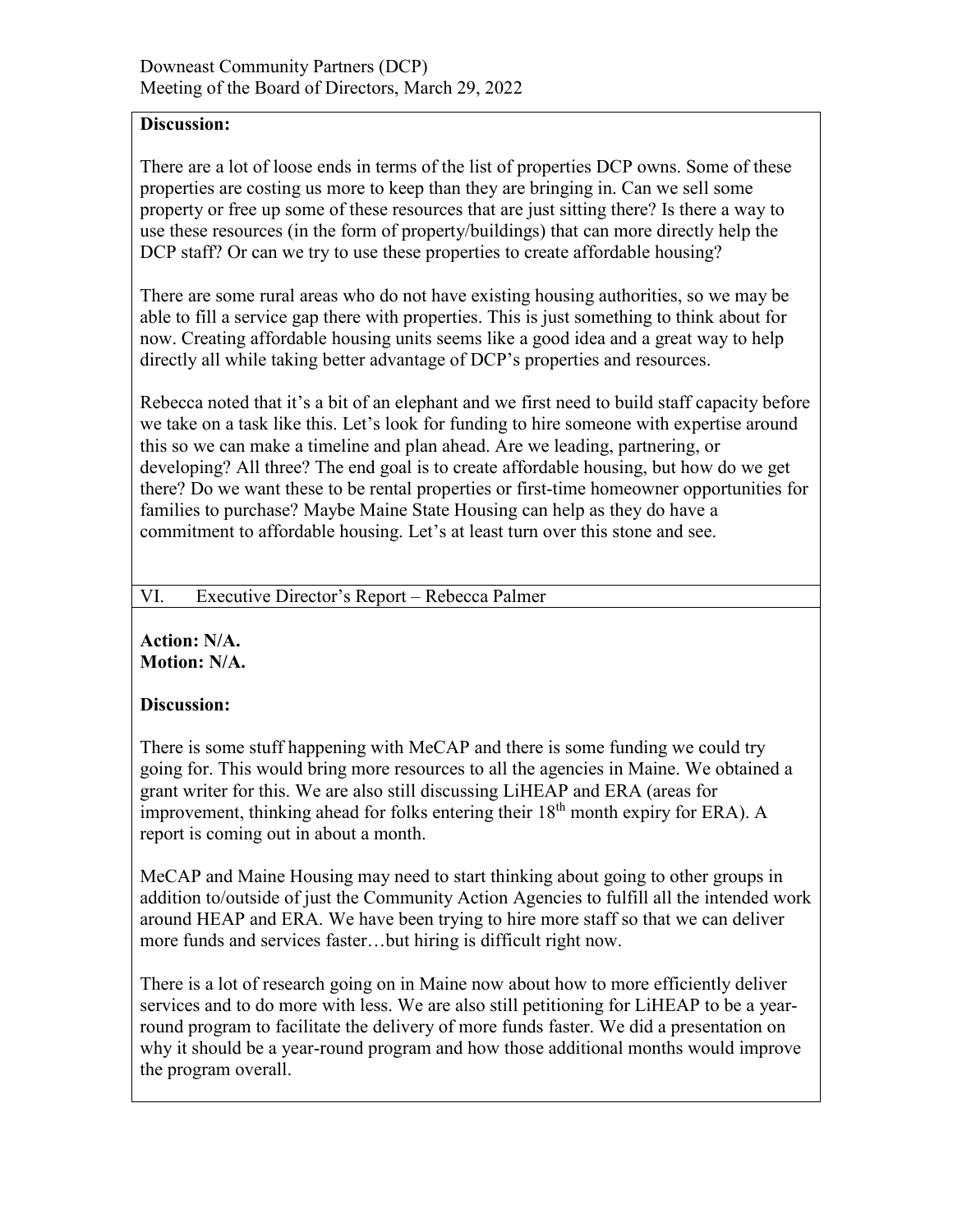Downeast Community Partners (DCP) Meeting of the Board of Directors, March 29, 2022

Finally, we are tightening up some of the general fiscal sponsorships that we have and used to offer. We will be letting some of them fly the nest. This is offered for some new groups (in the past) that do not yet have their 501c3 status. This helps them get on their feet and get the ball rolling. We are also looking at potentially cutting back on some duplicative services; if the service is offered in the area by another program, maybe we should stop prioritizing resources that way and focus on something else more needed. As Charles said we need to also make sure we are maintaining the costs of the properties so we are at least breaking even there.

Donna stepped in to mention that there are many staff vacancies currently… HR has gone over it but it's still a revolving door. We need a strategy for RETAINING employees. We are losing more people than we are hiring and we have about thirty positions open right now. The folks we do lose usually note that it's because of salary issues. Donna does do exit interviews when she can, but we need to try something else. Rebecca did note that we increased the mileage reimbursement to hopefully help retain any of our staff that do a lot of driving for their work.

No other questions.

# VII. Division Directors Written Reports, Brief Updates

1. Kevin Bean – Finance Report

We have had another unsettling month because of our investments. We have tanked and are showing an over 100K loss since the end of February. We are also showing deficits at Friendship Cottage still, from 5K last month to 10K now. At Home had a small surplus last month but now has a small deficit. Early Childhood Education has a 60K surplus, but that's from State subsidies. The Maternal Child Health contract was finally paid and some other payments from DHHS finally moved, so they're in good shape.

Energy Services currently has a surplus as well. The rental properties have a higher than expected deficit which is why we need to work to at least cover the costs of these properties. However, we had some unexpected maintenance to attend to such as bed bugs this month. For Transportation, those poor weather days in February may have affected their finances. Despite all this, it's still roughly how we expected things to shake out. The only part we did not expect was the investments going a bit south.

2. Donna Zdanis – Human Resources

Nothing else to add to what has already been said. See my report in your packet.

Barbara had a question about the sign-on bonuses and that timeframe. Is it working or helpful at all?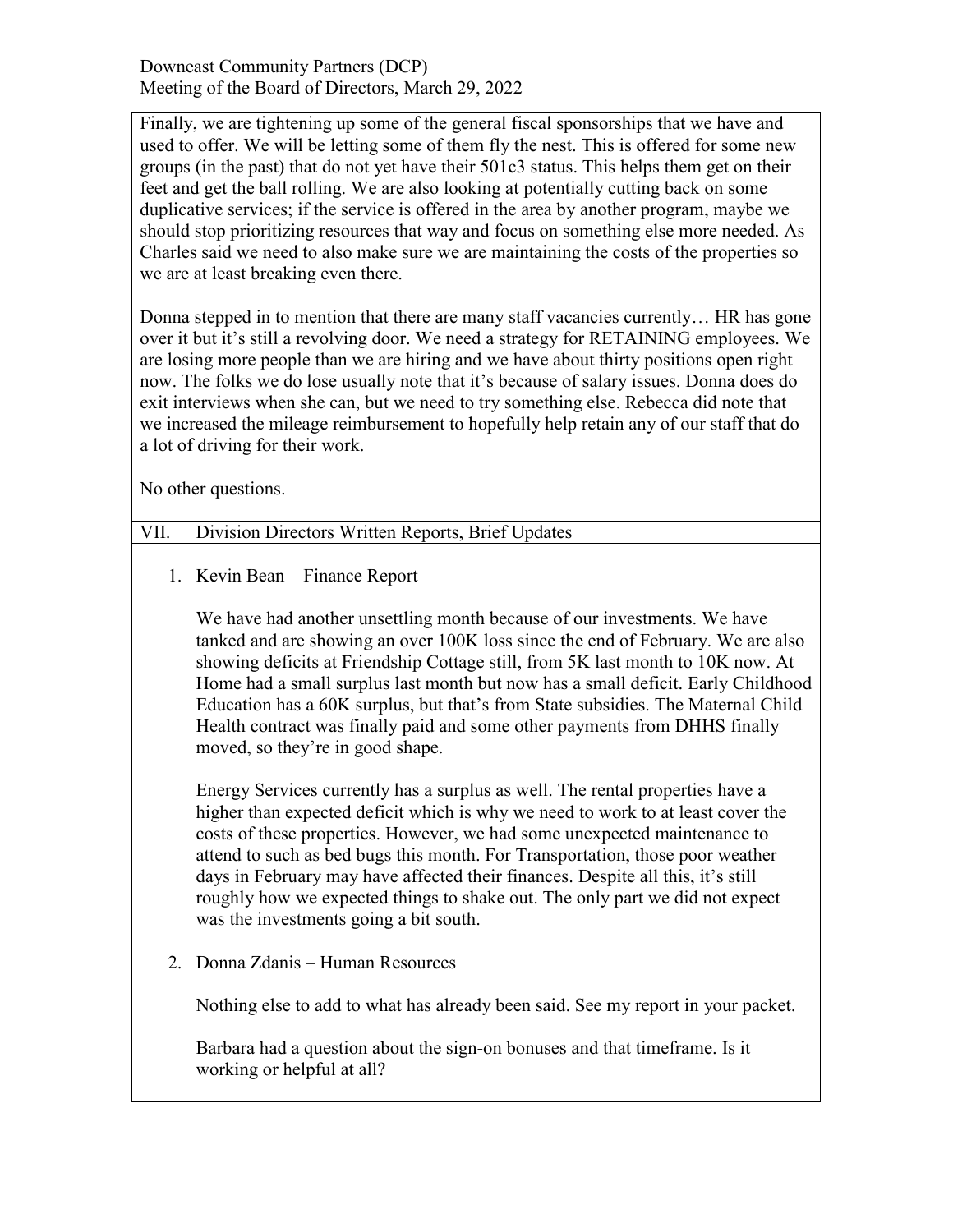Donna noted that it seems to be helping some. We increased the sign-on bonus for some positions but it's still not good. Recruiting is still incredibly hard right now. We have thirty positions open at the moment. Barbara wondered if we were paying out the bonus and then losing the person shortly after as it's happened in the past with some employers she knows who offered sign-on bonuses. Donna says it does not seem like that is happening but she will track it.

Donna noted that some of the younger workers aren't looking at the money as much as other things. Younger workers want to be sure that they can develop and climb the ladder. They want their employer to care about their growth and improvement. No one has recently said they left DCP because of a lack of growth or benefits, though.

The idea of a "stay" interview rather than just an exit interview once they have already decided to leave was also brought up. Grant suggested that if folks want to try something else, maybe they can shadow another department at DCP so that we can retain the employee but still help them develop or change their career path. If we try to conduct periodic "stay" interviews, perhaps we can catch a potential reason for someone leaving DCP before it happens.

3. Ida Bagley – Supportive Services

Absent this meeting. Skipped.

4. Cheryl – Transportation

We have been getting applications for drivers which is good. We desperately need more drivers. We also recruited some volunteers recently. However, the starting wage for drivers is only \$14/hour, so Cheryl isn't sure we are pulling all of the potential drivers in the area.

5. Bobbi – Weatherization and Home Repair

The Weatherization Crew is really small and we still need to recruit. Please pass along this information to help us out!

6. Lee – HEAP

Nothing to add, please see my report in the packet. We just need to new staff members immediately!

7. Anne – Friendship Cottage

I only have two things to add. We have had two new admissions recently and lots of referrals. We are also doing a raffle to fundraise in May!